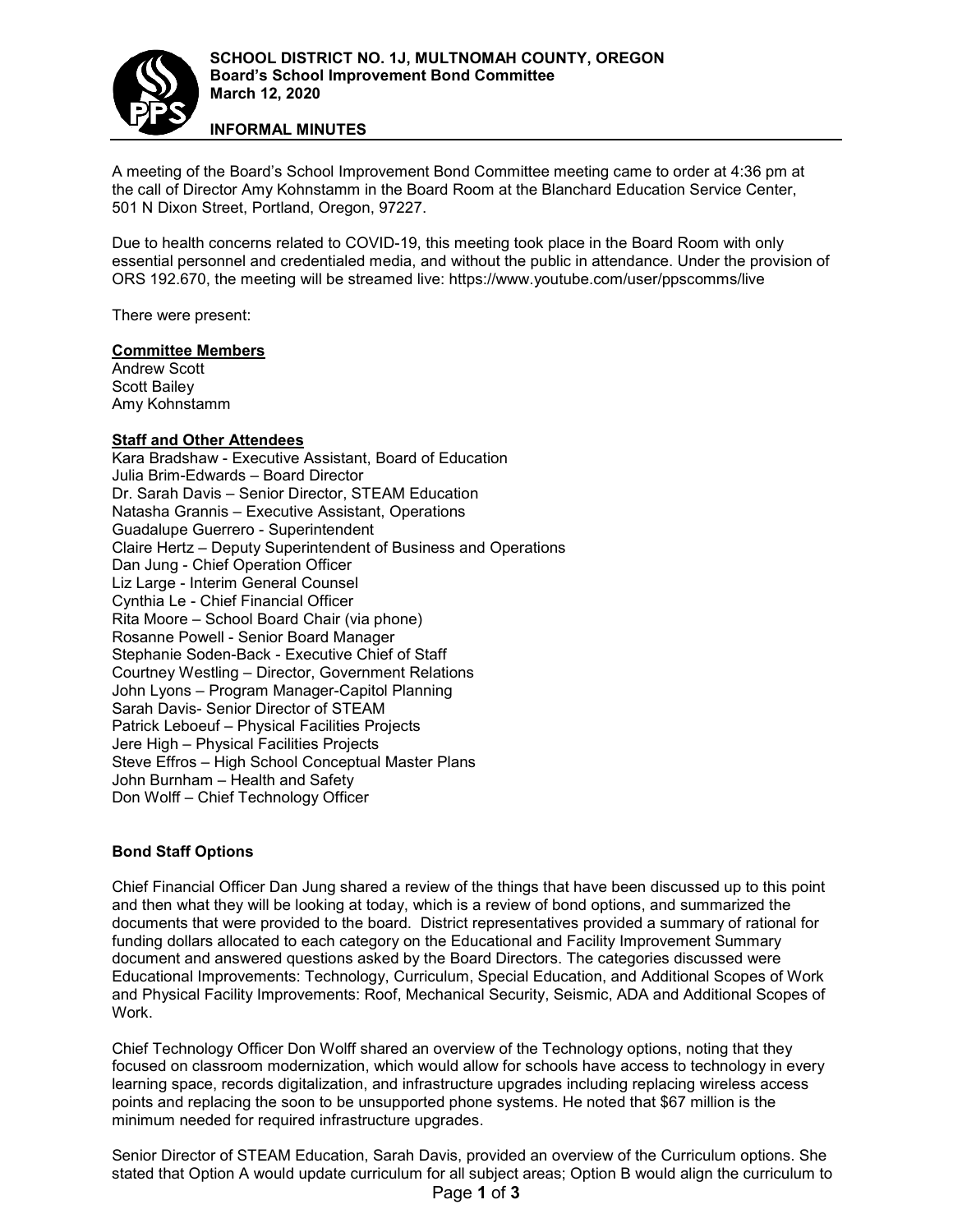board goals, updating mathematics, language arts, PE and arts curriculum, but no science and social studies; and that Option C is does not provide a complete refresh in any content area.

Senior Project Manager John Lyons provided an overview of the Special Education (SPED) options. He noted that he worked with the Special Education department to create a plan. Option A provides resources for acoustic mitigation, built in LED, and built in furniture configurations. Option B is the same as Option A, with upgrades in less classrooms, and option C is only furniture. Director Kohnstamm asked how the classrooms would be chosen in Option B and Mr. Lyons responded that they would be chosen based on need based on the Educational Suitability Report.

Dan Jung shared that items in the Other Projects categories are projects that are as of yet not fully defined or that are of a smaller scope. Mr. Lyons shared an overview of the Other Projects within the Educational Improvements column, including gyms, outside covered play areas, and visual arts spaces.

Dan Jung shared that there are the two most critical needs in the Physical Facilities Improvements categories are roofs and mechanical issues. He noted that since 2009 twenty six schools have received a new roof through the bond program, but there are twenty five schools that will need to be replaced in the next five year. Dan Jung shared that Mechanical systems are one of the biggest facility's needs, and that nearly every site has some sort of mechanical system, and that the number provided is a very high level number since it is difficult to determine how much each will cost due to their complex and interrelated nature. He added that there are currently fifty sites that have critical, or anticipated to be critical soon, mechanical systems that will need to be replaced in the next one to two years.

Dan Jung shared that the three security options are completely different scopes of work. Replacing all of the doors locks at every school so that they can be locked by anyone, instead of needing a key, installing additional surveillance systems, and upgrading or replacing security systems, which includes assess control and surveillance systems.

Dan Jung share that seismic upgrades are also a high need area, but that it would take at least 1 billion dollars to get all PPS buildings to current code at level three. Patrick Leboeuf shared that the different options include a different number of schools, each of which are likely to also be scheduled for a roof repair. He noted that the reason that schools with roof repairs were looked at is because seismic upgrades are intrusive and are will likely include needing to take parts of the roof off anyways, so it makes sense to tie the work together.

Senior Project Manager John Lyons provided an overview of the Special Education options. He stated that option B in the American's with Disabilities Act (ADA) upgrades is the most affordable path to accessibility which would provide 2 K-8, one middle school and one high school in each cluster that is barrier free on all levels. Option one would allow all schools to be barrier free on the first floor, but would not include adding elevators to the 28 multi-level schools without elevators, as the cost is more than 1 million dollars per elevator, and option C would create one K-5, one middle and one high school barrier free on all levels per cluster.

There was Board discussion and questions of staff regarding the other projects. There was board discussion regarding including capacity, educational suitability and facilities needs to the bond program. Director Kohnstamm asked if the costs related to Smith would be for a full renovation. Patrick LeBouf said yes, that it includes a full renovation of the main building, an addition to the current structure as well as a gym, and Director Scott requested enrollment predictions and engineering analysis. There was Board discussion regarding middle schools. There were requests for enrollment and costs estimates to convert the remaining K-8 school to the K-5 and Middle School models so that they can be considered.

There was discussion regarding how it was decided which projects to include in the 2017 bond. Director Brim-Edward provided background on the focus of the Bond Stakeholder Advisory Group (BSAG) to figure out how to prioritize health and safety issues.

There was board discussion regarding the next steps. Director Scott requested that they discuss the engagement plan at the work session with the full board on March 17, 2020, which includes deciding how many options would be presented to the community as part of the engagement, and which work is essential.